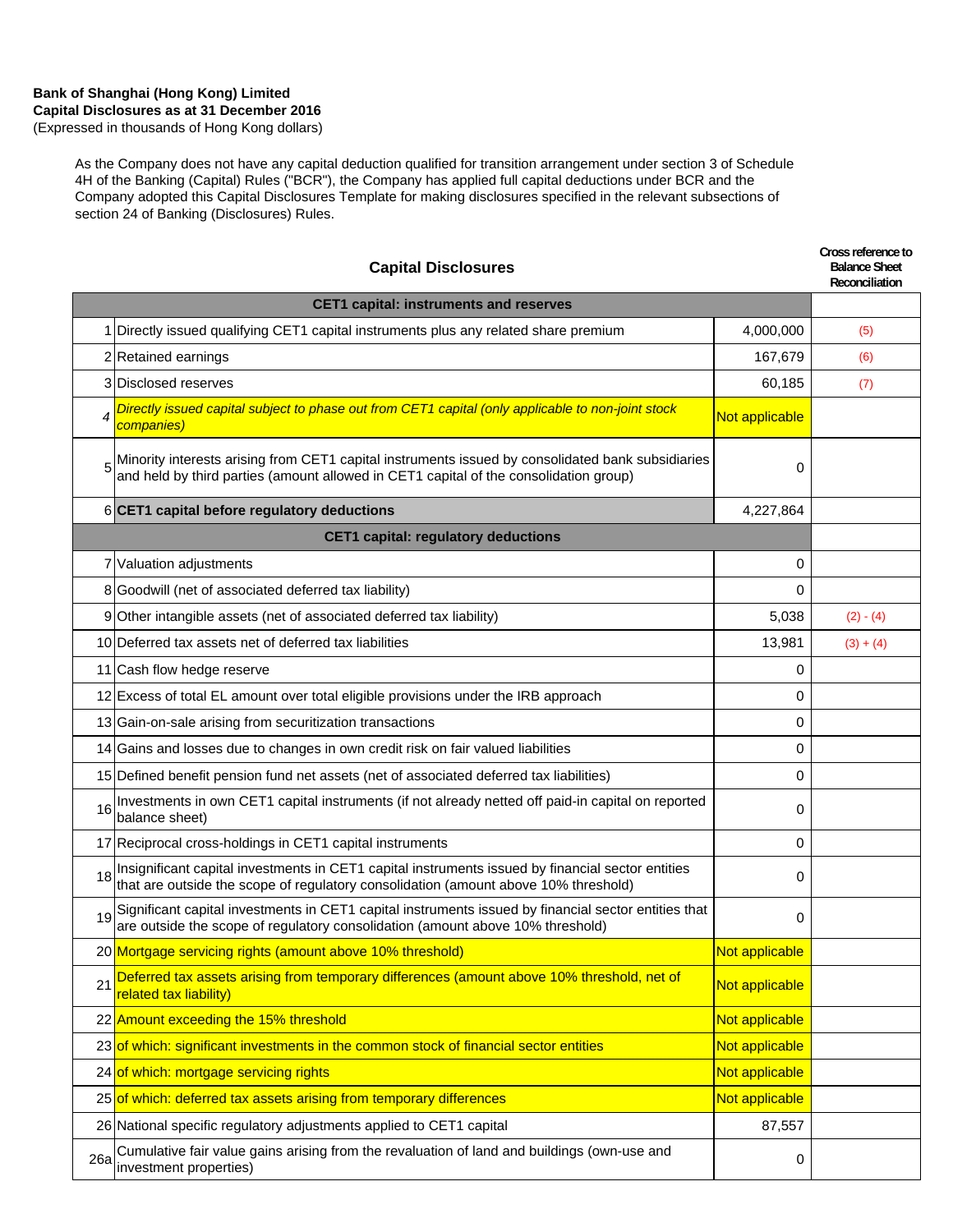## **Bank of Shanghai (Hong Kong) Limited**

**Capital Disclosures as at 31 December 2016**

(Expressed in thousands of Hong Kong dollars)

| 26b Regulatory reserve for general banking risks                                                                                                                                              | 87,557    | (8)         |
|-----------------------------------------------------------------------------------------------------------------------------------------------------------------------------------------------|-----------|-------------|
| 26c Securitization exposures specified in a notice given by the Monetary Authority                                                                                                            | 0         |             |
| Cumulative losses below depreciated cost arising from the institution's holdings of land and<br>26d<br>buildings                                                                              | 0         |             |
| 26e Capital shortfall of regulated non-bank subsidiaries                                                                                                                                      | 0         |             |
| Capital investment in a connected company which is a commercial entity (amount above 15% of<br>26f<br>the reporting institution's capital base)                                               | 0         |             |
| Regulatory deductions applied to CET1 capital due to insufficient AT1 capital and Tier 2 capital to<br>27<br>cover deductions                                                                 | 0         |             |
| 28 Total regulatory deductions to CET1 capital                                                                                                                                                | 106,576   |             |
| 29 CET1 capital                                                                                                                                                                               | 4,121,288 |             |
| <b>AT1 capital: instruments</b>                                                                                                                                                               |           |             |
| 30 Qualifying AT1 capital instruments plus any related share premium                                                                                                                          | 0         |             |
| 31 of which: classified as equity under applicable accounting standards                                                                                                                       | 0         |             |
| 32 of which: classified as liabilities under applicable accounting standards                                                                                                                  | 0         |             |
| 33 Capital instruments subject to phase out arrangements from AT1 capital                                                                                                                     | 0         |             |
| AT1 capital instruments issued by consolidated bank subsidiaries and held by third parties<br>34<br>(amount allowed in AT1 capital of the consolidation group)                                | 0         |             |
| 35 of which: AT1 capital instruments issued by subsidiaries subject to phase out arrangements                                                                                                 | 0         |             |
| 36 AT1 capital before regulatory deductions                                                                                                                                                   | 0         |             |
| AT1 capital: regulatory deductions                                                                                                                                                            |           |             |
| 37 Investments in own AT1 capital instruments                                                                                                                                                 | 0         |             |
| 38 Reciprocal cross-holdings in AT1 capital instruments                                                                                                                                       | 0         |             |
| Insignificant capital investments in AT1 capital instruments issued by financial sector entities that<br>39<br>are outside the scope of regulatory consolidation (amount above 10% threshold) | 0         |             |
| Significant capital investments in AT1 capital instruments issued by financial sector entities that<br>40<br>are outside the scope of regulatory consolidation                                | 0         |             |
| 41 National specific regulatory adjustments applied to AT1 capital                                                                                                                            | 0         |             |
| 42 Regulatory deductions applied to AT1 capital due to insufficient Tier 2 capital to cover deductions                                                                                        | 0         |             |
| 43 Total regulatory deductions to AT1 capital                                                                                                                                                 | 0         |             |
| 44 AT1 capital                                                                                                                                                                                | 0         |             |
| 45 Tier 1 capital (Tier 1 = CET1 + AT1)                                                                                                                                                       | 4,121,288 |             |
| Tier 2 capital: instruments and provisions                                                                                                                                                    |           |             |
| 46 Qualifying Tier 2 capital instruments plus any related share premium                                                                                                                       | 0         |             |
| Capital instruments subject to phase out arrangements from Tier 2 capital<br>47                                                                                                               | 0         |             |
| Tier 2 capital instruments issued by consolidated bank subsidiaries and held by third parties<br>48<br>(amount allowed in Tier 2 capital of the consolidation group)                          | 0         |             |
| 49 of which: capital instruments issued by subsidiaries subject to phase out arrangements                                                                                                     | 0         |             |
| Collective impairment allowances and regulatory reserve for general banking risks eligible for<br>50<br>inclusion in Tier 2 capital                                                           | 128,147   | $(1) + (8)$ |
| 51 Tier 2 capital before regulatory deductions                                                                                                                                                | 128,147   |             |
| Tier 2 capital: regulatory deductions                                                                                                                                                         |           |             |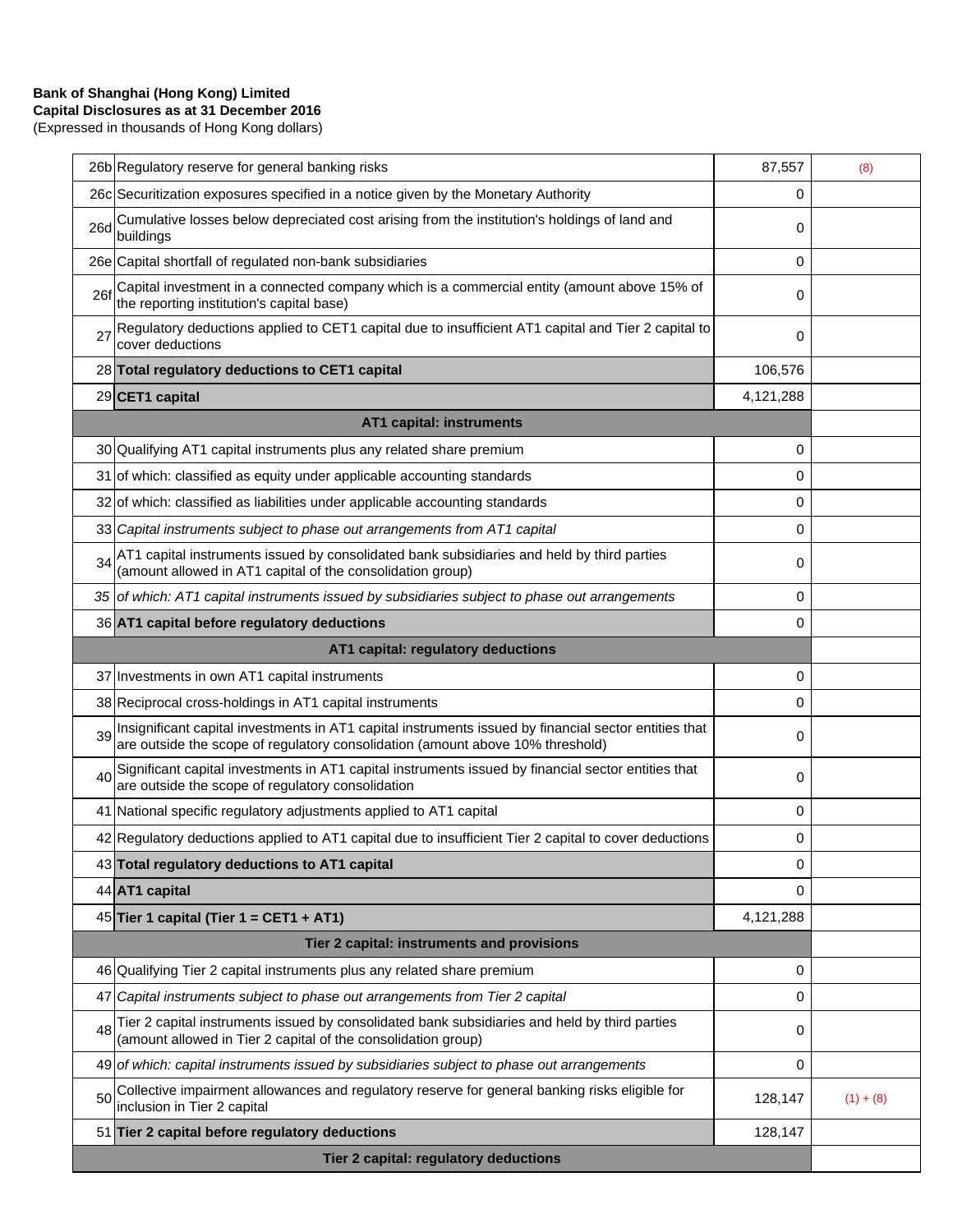# **Bank of Shanghai (Hong Kong) Limited**

**Capital Disclosures as at 31 December 2016** (Expressed in thousands of Hong Kong dollars)

|                                                                    | 52 Investments in own Tier 2 capital instruments                                                                                                                                                                               | 0              |  |
|--------------------------------------------------------------------|--------------------------------------------------------------------------------------------------------------------------------------------------------------------------------------------------------------------------------|----------------|--|
|                                                                    | 53 Reciprocal cross-holdings in Tier 2 capital instruments                                                                                                                                                                     | 0              |  |
| 54                                                                 | Insignificant capital investments in Tier 2 capital instruments issued by financial sector entities<br>that are outside the scope of regulatory consolidation (amount above 10% threshold)                                     | 0              |  |
| 55                                                                 | Significant capital investments in Tier 2 capital instruments issued by financial sector entities that<br>are outside the scope of regulatory consolidation                                                                    | 0              |  |
|                                                                    | 56 National specific regulatory adjustments applied to Tier 2 capital                                                                                                                                                          | $\mathbf 0$    |  |
| 56a                                                                | Add back of cumulative fair value gains arising from the revaluation of land and buildings (own-<br>use and investment properties) eligible for inclusion in Tier 2 capital                                                    | 0              |  |
|                                                                    | 57 Total regulatory deductions to Tier 2 capital                                                                                                                                                                               | 0              |  |
|                                                                    | 58 Tier 2 capital                                                                                                                                                                                                              | 128,147        |  |
|                                                                    | 59 Total capital (Total capital = Tier 1 + Tier 2)                                                                                                                                                                             | 4,249,435      |  |
|                                                                    | 60 Total risk weighted assets                                                                                                                                                                                                  | 13,733,301     |  |
|                                                                    | Capital ratios (as a percentage of risk weighted assets)                                                                                                                                                                       |                |  |
|                                                                    | 61 CET1 capital ratio                                                                                                                                                                                                          | 30.01%         |  |
|                                                                    | 62 Tier 1 capital ratio                                                                                                                                                                                                        | 30.01%         |  |
|                                                                    | 63 Total capital ratio                                                                                                                                                                                                         | 30.94%         |  |
|                                                                    | Institution specific buffer requirement (minimum CET1 capital requirement as specified in s.3B of<br>64 the BCR plus capital conservation buffer plus countercyclical buffer requirements plus G-SIB or D<br>SIB requirements) | 5.38%          |  |
|                                                                    | 65 of which: capital conservation buffer requirement                                                                                                                                                                           | 0.625%         |  |
|                                                                    | 66 of which: bank specific countercyclical buffer requirement                                                                                                                                                                  | 0.253%         |  |
|                                                                    | 67 of which: G-SIB or D-SIB buffer requirement                                                                                                                                                                                 | 0.00%          |  |
| 68                                                                 | CET1 capital surplus over the minimum CET1 requirement and any CET1 capital used to meet<br>the Tier 1 and Total capital requirement under s.3B of the BCR                                                                     | 22.94%         |  |
|                                                                    | National minima (if different from Basel 3 minimum)                                                                                                                                                                            |                |  |
|                                                                    | 69 National CET1 minimum ratio                                                                                                                                                                                                 | Not applicable |  |
|                                                                    | 70 National Tier 1 minimum ratio                                                                                                                                                                                               | Not applicable |  |
|                                                                    | 71 National Total capital minimum ratio                                                                                                                                                                                        | Not applicable |  |
| Amounts below the thresholds for deduction (before risk weighting) |                                                                                                                                                                                                                                |                |  |
|                                                                    | Insignificant capital investments in CET1 capital instruments, AT1 capital instruments and Tier 2<br>72 capital instruments issued by financial sector entities that are outside the scope of regulatory<br>consolidation      | 0              |  |
| 73                                                                 | Significant capital investments in CET1 capital instruments issued by financial sector entities that<br>are outside the scope of regulatory consolidation                                                                      | 111,068        |  |
|                                                                    | 74 Mortgage servicing rights (net of related tax liability)                                                                                                                                                                    | Not applicable |  |
|                                                                    | 75 Deferred tax assets arising from temporary differences (net of related tax liability)                                                                                                                                       | Not applicable |  |
|                                                                    | Applicable caps on the inclusion of provisions in Tier 2 capital                                                                                                                                                               |                |  |
| 76                                                                 | Provisions eligible for inclusion in Tier 2 in respect of exposures subject to the basic approach<br>and the standardized (credit risk) approach (prior to application of cap)                                                 | 128,147        |  |
| 77                                                                 | Cap on inclusion of provisions in Tier 2 under the basic approach and the standardized (credit<br>risk) approach                                                                                                               | 154,119        |  |
|                                                                    |                                                                                                                                                                                                                                |                |  |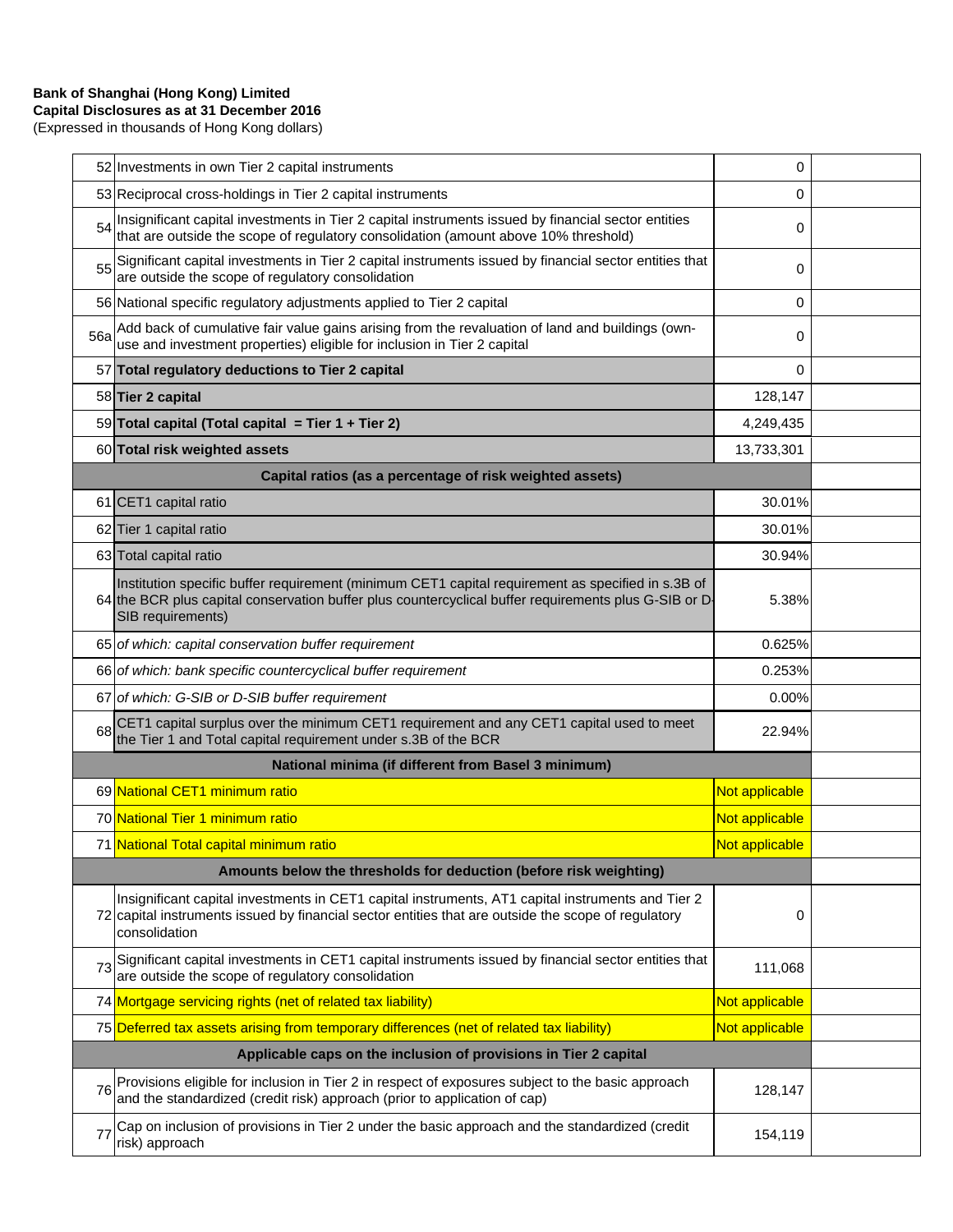### **Bank of Shanghai (Hong Kong) Limited Capital Disclosures as at 31 December 2016**

(Expressed in thousands of Hong Kong dollars)

|                                                                                                              | 78 Provisions eligible for inclusion in Tier 2 in respect of exposures subject to the IRB approach<br>(prior to application of cap) | 0              |  |
|--------------------------------------------------------------------------------------------------------------|-------------------------------------------------------------------------------------------------------------------------------------|----------------|--|
|                                                                                                              | 79 Cap for inclusion of provisions in Tier 2 under the IRB approach                                                                 | 0              |  |
| Capital instruments subject to phase-out arrangements<br>(only applicable between 1 Jan 2018 and 1 Jan 2022) |                                                                                                                                     |                |  |
|                                                                                                              | 80 Current cap on CET1 capital instruments subject to phase out arrangements                                                        | Not applicable |  |
|                                                                                                              | 81   Amount excluded from CET1 due to cap (excess over cap after redemptions and maturities)                                        | Not applicable |  |
|                                                                                                              | 82 Current cap on AT1 capital instruments subject to phase out arrangements                                                         | 0              |  |
|                                                                                                              | 83 Amount excluded from AT1 capital due to cap (excess over cap after redemptions and<br><i>maturities</i> )                        | 0              |  |
|                                                                                                              | 84 Current cap on Tier 2 capital instruments subject to phase out arrangements                                                      | 0              |  |
| 85                                                                                                           | Amount excluded from Tier 2 capital due to cap (excess over cap after redemptions and<br><i>maturities</i> )                        | 0              |  |

#### **Notes to the template:**

Elements where a more conservative definition has been applied in the BCR relative to that set out in Basel III capital standards:

| <b>Row</b><br>No. | <b>Description</b>                                                                                                                                                                                                                                                                                                                                                                                                                                                                                                                                                                                                                                                                                                                                                                                                                                                                                                                                                                                                                                                                                                                                                                                                                     | <b>Hong Kong</b><br><b>basis</b> | <b>Basel III</b><br><b>basis</b> |  |
|-------------------|----------------------------------------------------------------------------------------------------------------------------------------------------------------------------------------------------------------------------------------------------------------------------------------------------------------------------------------------------------------------------------------------------------------------------------------------------------------------------------------------------------------------------------------------------------------------------------------------------------------------------------------------------------------------------------------------------------------------------------------------------------------------------------------------------------------------------------------------------------------------------------------------------------------------------------------------------------------------------------------------------------------------------------------------------------------------------------------------------------------------------------------------------------------------------------------------------------------------------------------|----------------------------------|----------------------------------|--|
|                   | Other intangible assets (net of associated deferred tax liability)                                                                                                                                                                                                                                                                                                                                                                                                                                                                                                                                                                                                                                                                                                                                                                                                                                                                                                                                                                                                                                                                                                                                                                     | 5,038                            | 5,038                            |  |
| 9                 | <b>Explanation</b><br>As set out in paragraph 87 of the Basel III text issued by the Basel Committee (December 2010), mortgage servicing rights (MSRs)<br>may be given limited recognition in CET1 capital (and hence be excluded from deduction from CET1 capital up to the specified<br>threshold). In Hong Kong, an AI is required to follow the accounting treatment of including MSRs as part of intangible assets<br>reported in the AI's financial statements and to deduct MSRs in full from CET1 capital. Therefore, the amount to be deducted as<br>reported in row 9 may be greater than that required under Basel III. The amount reported under the column "Basel III basis" in this<br>box represents the amount reported in row 9 (i.e. the amount reported under the "Hong Kong basis") adjusted by reducing the<br>amount of MSRs to be deducted to the extent not in excess of the 10% threshold set for MSRs and the aggregate 15% threshold<br>set for MSRs, DTAs arising from temporary differences and significant investments in CET1 capital instruments issued by financial<br>sector entities (excluding those that are loans, facilities or other credit exposures to connected companies) under Basel III. |                                  |                                  |  |
|                   | Deferred tax assets net of deferred tax liabilities                                                                                                                                                                                                                                                                                                                                                                                                                                                                                                                                                                                                                                                                                                                                                                                                                                                                                                                                                                                                                                                                                                                                                                                    | 13,981                           | 13,981                           |  |
|                   | Explanation<br>As set out in paragraphs 69 and 87 of the Basel III text issued by the Basel Committee (December 2010), DTAs that rely on future<br>profitability of the bank to be realized are to be deducted, whereas DTAs which relate to temporary differences may be given<br>limited recognition in CET1 capital (and hence be excluded from deduction from CET1 capital up to the specified threshold). In<br>Hong Kong, an AI is required to deduct all DTAs in full, irrespective of their origin, from CET1 capital. Therefore, the amount to be<br>10 deducted as reported in row 10 may be greater than that required under Basel III.                                                                                                                                                                                                                                                                                                                                                                                                                                                                                                                                                                                     |                                  |                                  |  |
|                   | The amount reported under the column "Basel III basis" in this box represents the amount reported in row 10 (i.e. the amount<br>reported under the "Hong Kong basis") adjusted by reducing the amount of DTAs to be deducted which relate to temporary<br>differences to the extent not in excess of the 10% threshold set for DTAs arising from temporary differences and the aggregate<br>15% threshold set for MSRs, DTAs arising from temporary differences and significant investments in CET1 capital instruments<br>issued by financial sector entities (excluding those that are loans, facilities and other credit exposures to connected companies)<br>under Basel III.                                                                                                                                                                                                                                                                                                                                                                                                                                                                                                                                                      |                                  |                                  |  |
|                   | Insignificant capital investments in CET1 capital instruments issued by financial sector<br>entities that are outside the scope of regulatory consolidation (amount above 10%<br>threshold)                                                                                                                                                                                                                                                                                                                                                                                                                                                                                                                                                                                                                                                                                                                                                                                                                                                                                                                                                                                                                                            | 0                                | 0                                |  |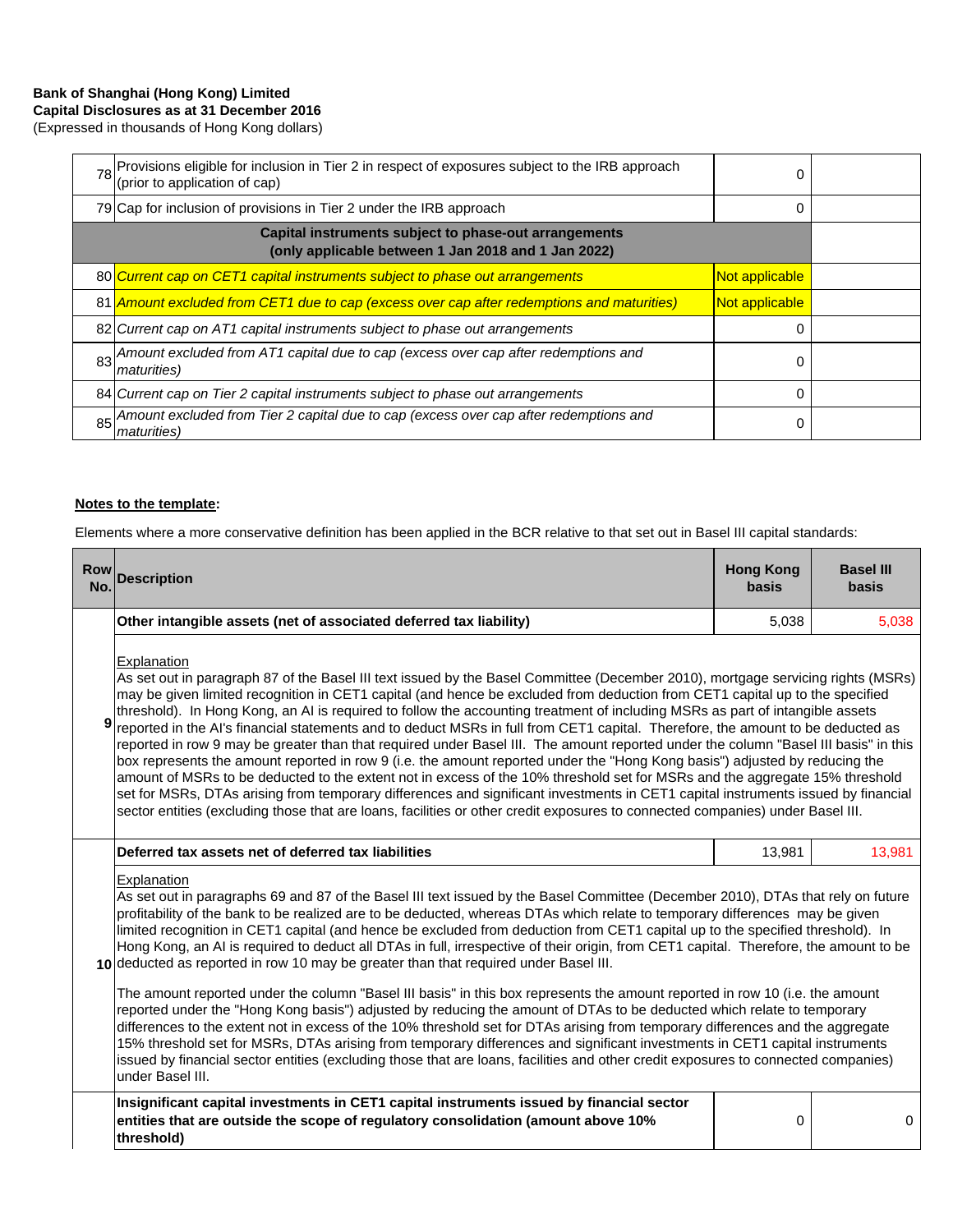(Expressed in thousands of Hong Kong dollars)

## **Explanation**

|          | - Apianauvni<br>For the purpose of determining the total amount of insignificant capital investments in CET1 capital instruments issued by financial<br>sector entities, an AI is required to aggregate any amount of loans, facilities or other credit exposures provided by it to any of its<br>connected companies, where the connected company is a financial sector entity, as if such loans, facilities or other credit<br>18 exposures were direct holdings, indirect holdings or synthetic holdings of the AI in the capital instruments of the financial sector<br>entity, except where the AI demonstrates to the satisfaction of the Monetary Authority that any such loan was made, any such<br>facility was granted, or any such other credit exposure was incurred, in the ordinary course of the Al's business.<br>Therefore, the amount to be deducted as reported in row 18 may be greater than that required under Basel III. The amount                                               |   |   |  |
|----------|----------------------------------------------------------------------------------------------------------------------------------------------------------------------------------------------------------------------------------------------------------------------------------------------------------------------------------------------------------------------------------------------------------------------------------------------------------------------------------------------------------------------------------------------------------------------------------------------------------------------------------------------------------------------------------------------------------------------------------------------------------------------------------------------------------------------------------------------------------------------------------------------------------------------------------------------------------------------------------------------------------|---|---|--|
|          | reported under the column "Basel III basis" in this box represents the amount reported in row 18 (i.e. the amount reported under<br>the "Hong Kong basis") adjusted by excluding the aggregate amount of loans, facilities or other credit exposures to the AI's<br>connected companies which were subject to deduction under the Hong Kong approach.                                                                                                                                                                                                                                                                                                                                                                                                                                                                                                                                                                                                                                                    |   |   |  |
|          | Significant capital investments in CET1 capital instruments issued by financial sector<br>entities that are outside the scope of regulatory consolidation (amount above 10%<br>threshold)                                                                                                                                                                                                                                                                                                                                                                                                                                                                                                                                                                                                                                                                                                                                                                                                                | 0 | 0 |  |
|          | Explanation<br>For the purpose of determining the total amount of significant capital investments in CET1 capital instruments issued by financial<br>sector entities, an AI is required to aggregate any amount of loans, facilities or other credit exposures provided by it to any of its<br>connected companies, where the connected company is a financial sector entity, as if such loans, facilities or other credit<br>19 exposures were direct holdings, indirect holdings or synthetic holdings of the AI in the capital instruments of the financial sector<br>entity, except where the AI demonstrates to the satisfaction of the Monetary Authority that any such loan was made, any such<br>facility was granted, or any such other credit exposure was incurred, in the ordinary course of the Al's business.                                                                                                                                                                              |   |   |  |
|          | Therefore, the amount to be deducted as reported in row 19 may be greater than that required under Basel III. The amount<br>reported under the column "Basel III basis" in this box represents the amount reported in row 19 (i.e. the amount reported under<br>the "Hong Kong basis") adjusted by excluding the aggregate amount of loans, facilities or other credit exposures to the AI's<br>connected companies which were subject to deduction under the Hong Kong approach.                                                                                                                                                                                                                                                                                                                                                                                                                                                                                                                        |   |   |  |
|          | Insignificant capital investments in AT1 capital instruments issued by financial sector<br>entities that are outside the scope of regulatory consolidation (amount above 10%<br>threshold)                                                                                                                                                                                                                                                                                                                                                                                                                                                                                                                                                                                                                                                                                                                                                                                                               | 0 | 0 |  |
|          | Explanation<br>The effect of treating loans, facilities or other credit exposures to connected companies which are financial sector entities as CET1<br>39 capital instruments for the purpose of considering deductions to be made in calculating the capital base (see note re row 18 to the<br>template above) will mean the headroom within the threshold available for the exemption from capital deduction of other<br>insignificant capital investments in AT1 capital instruments may be smaller. Therefore, the amount to be deducted as reported in<br>row 39 may be greater than that required under Basel III. The amount reported under the column "Basel III basis" in this box<br>represents the amount reported in row 39 (i.e. the amount reported under the "Hong Kong basis") adjusted by excluding the<br>aggregate amount of loans, facilities or other credit exposures to the AI's connected companies which were subject to deduction<br>under the Hong Kong approach.           |   |   |  |
|          | Insignificant capital investments in Tier 2 capital instruments issued by financial sector<br>entities that are outside the scope of regulatory consolidation (amount above 10%<br>threshold)                                                                                                                                                                                                                                                                                                                                                                                                                                                                                                                                                                                                                                                                                                                                                                                                            | 0 | 0 |  |
|          | <b>Explanation</b><br>The effect of treating loans, facilities or other credit exposures to connected companies which are financial sector entities as CET1<br>54 capital instruments for the purpose of considering deductions to be made in calculating the capital base (see note re row 18 to the<br>template above) will mean the headroom within the threshold available for the exemption from capital deduction of other<br>insignificant capital investments in Tier 2 capital instruments may be smaller. Therefore, the amount to be deducted as reported in<br>row 54 may be greater than that required under Basel III. The amount reported under the column "Basel III basis" in this box<br>represents the amount reported in row 54 (i.e. the amount reported under the "Hong Kong basis") adjusted by excluding the<br>aggregate amount of loans, facilities or other credit exposures to the AI's connected companies which were subject to deduction<br>under the Hong Kong approach. |   |   |  |
| Remarks: |                                                                                                                                                                                                                                                                                                                                                                                                                                                                                                                                                                                                                                                                                                                                                                                                                                                                                                                                                                                                          |   |   |  |

Remarks: